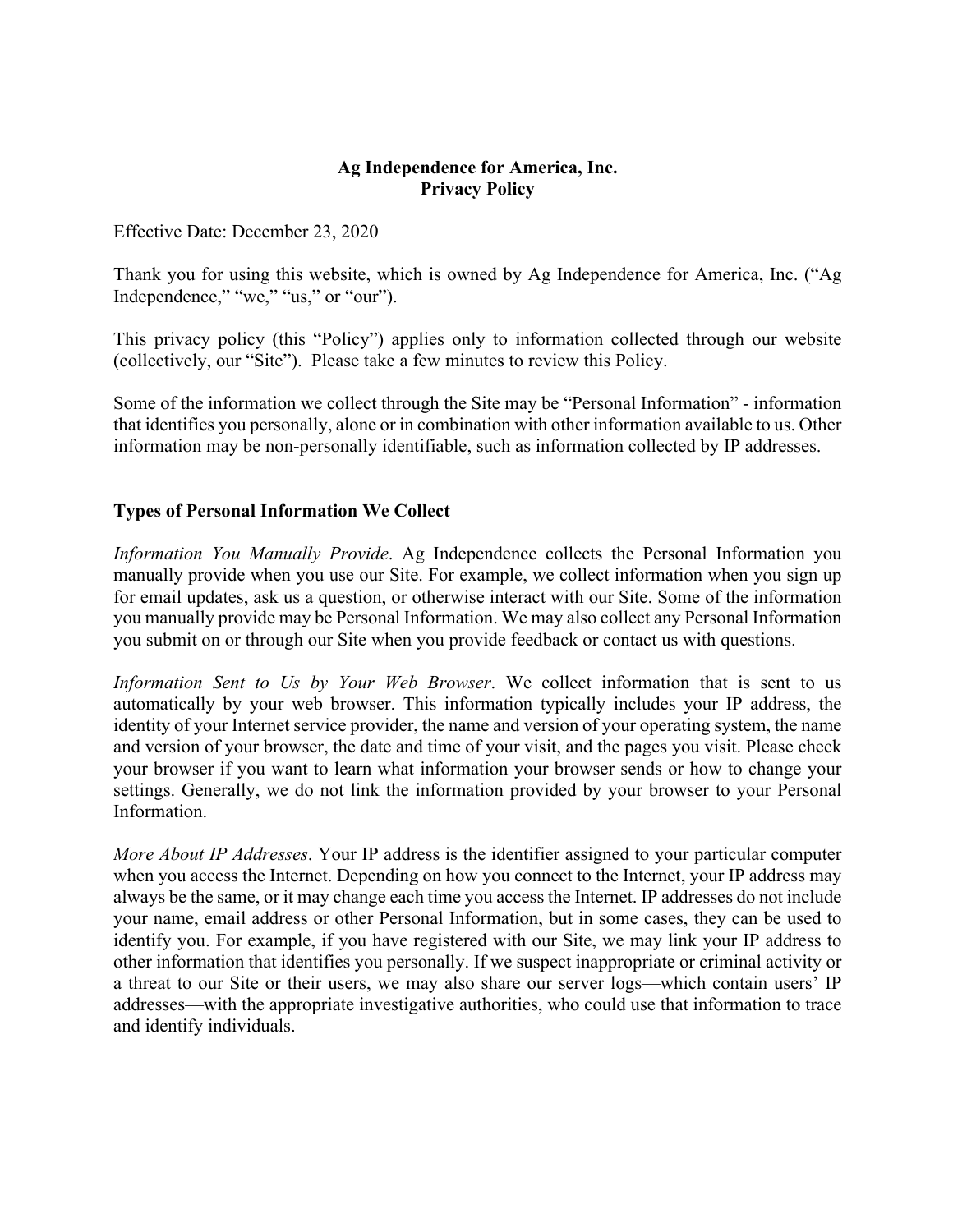*Cookies and Similar Technologies*. Most websites use cookies and/or similar technologies to place information about a user's visit to that website in a small data text file that is stored on the user's computer. In general, we use cookies and other web technologies to:

- support the features and functionality of our Site—for example, to save you the trouble of reentering information already in our database or to prompt the settings you established on previous visits; and
- personalize your experience when you use our Site, including by serving targeted advertisements.

Generally, the information we collect using these web technologies does not identify you personally.

If you do not wish to receive cookies, you may be able to set the browser of your computer or mobile or tablet device to reject cookies or to alert you when a cookie is delivered. You may also be able to delete our cookies as soon as you leave our Site. Although you are not required to accept our cookies when you visit our Site, if you set your browser to reject cookies, you may not be able to use all the features and functionality of our Site.

*Information from your mobile or tablet device.* If you access our Site through your mobile or tablet device, we may automatically collect certain information from or about your mobile or tablet device. The types of information we may collect include the type of device you use, your device's unique ID, the IP address of your device, your device's operating system, the type of mobile or tablet Internet browsers you use, and information about the way you use our mobile or tablet application.

# **How We Use Personal Information Collected Through the Site**

Generally, we use the Personal Information we collect through the Site:

- for security and fraud prevention purposes;
- to provide you with a personalized experience when you use our Site;
- to contact you with information we believe will be of interest to you in light of your interest in Ag Independence (in accordance with any privacy preferences you have expressed to  $\text{us}$ :
- to contact you with information and notices related to your use of our Site;
- to de-identify or aggregate your information to understand the individuals we interact with and better our services;
- to better understand your needs and interests;
- to improve the content, functionality and usability of the Site; and
- for any other purpose identified in an applicable privacy notice or other agreement between you and us.

Please see below for information about the choices you have about the ways we use your Personal Information.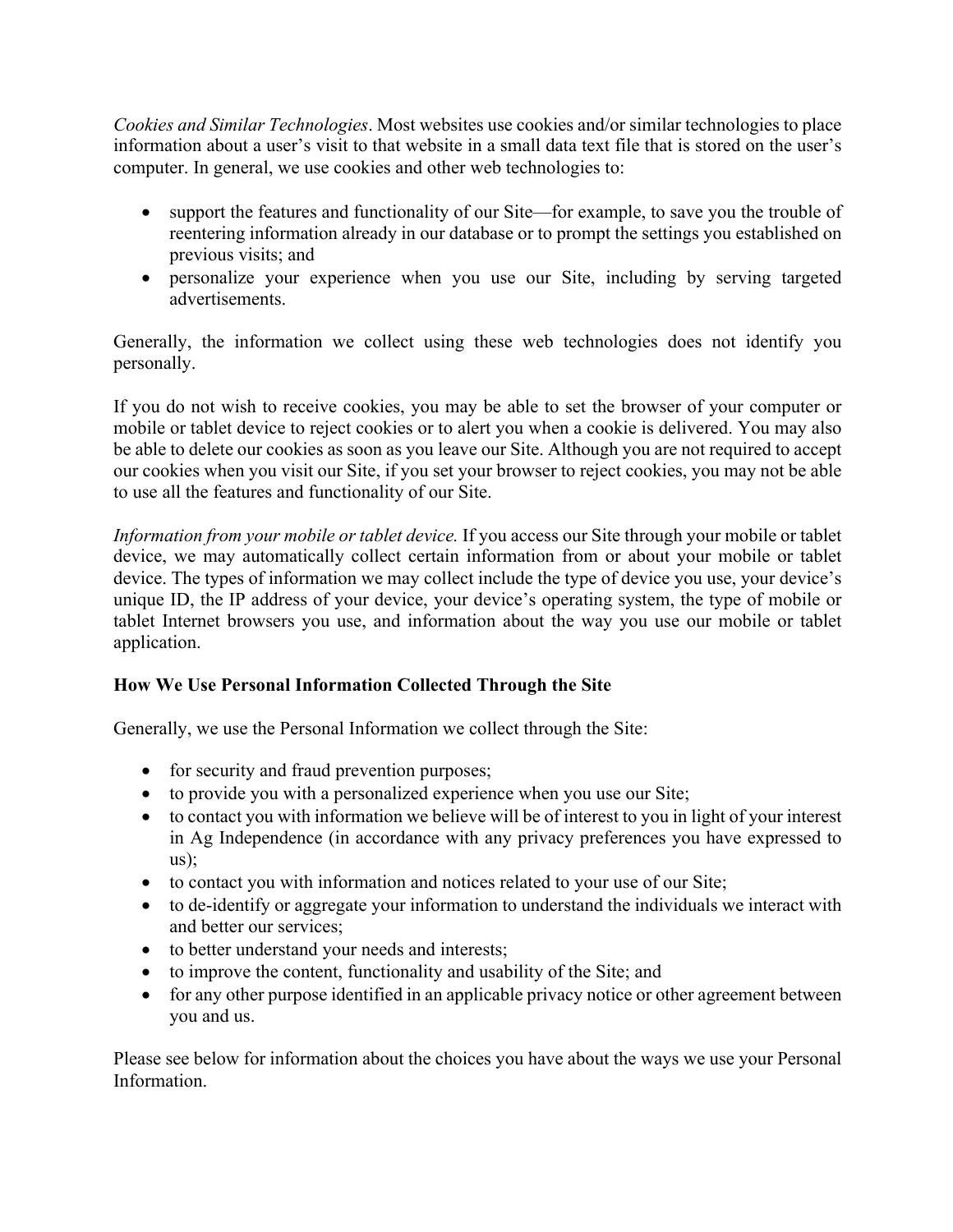# **Your Choices**

*In General.* We respect your right to make choices about the ways we collect, use and disclose your Personal Information.

*Previously Expressed Preferences.* You may change previously expressed preferences regarding how we use your Personal Information.

*Do Not Track Mechanisms.* Because of the changing state of technology and indecision within the industry regarding the meaning of DNT signals, we currently do not make any guarantee that we will honor DNT signals.

### **How to Access, Update or Correct Your Personal Information**

You can access, update or correct Personal Information by emailing us at  $\frac{\sin(10)}{2}$  info@agindependence.com. We will respond to you within a reasonable time and, in any case, within the time limits established by applicable law. We may ask you for additional information to verify your identity. In most cases, we will provide access and correct or delete any inaccurate information you discover. In some cases, however, we may limit or deny your request if the law permits or requires us to do so or if we are unable to verify your identify.

### **Steps We Take to Safeguard your Personal Information**

We maintain reasonable administrative, physical and technological measures to protect the confidentiality and security of Personal Information you submit on or through the Site. Unfortunately, no website, app or database is completely secure or "hacker proof." We therefore cannot guarantee that your Personal Information will not be disclosed, misused or lost by accident or by the unauthorized acts of others.

#### **How We Share Your Personal Information with Others**

*Third–Party Service Providers and Members*. Ag Independence shares Personal Information collected through our Site with third-party service providers and its members.

*Compliance with Laws and Protection of Our Rights and the Rights of Others*. We may disclose your Personal Information when we, in good faith, believe disclosure is appropriate to comply with the law, a court order or a subpoena. We may also disclose your Personal Information to prevent or investigate a possible crime, such as fraud or identity theft; to protect the security of the Site; to enforce or apply other agreements; or to protect our own rights or property or the rights, property or safety of our users or others.

*As Described in a Privacy Notice*. We reserve the right to disclose your Personal Information as described in any privacy notice posted on a page of the Site where you provide that information. By providing your Personal Information on that page you will be consenting to the disclosure of your Personal Information as described in that privacy notice.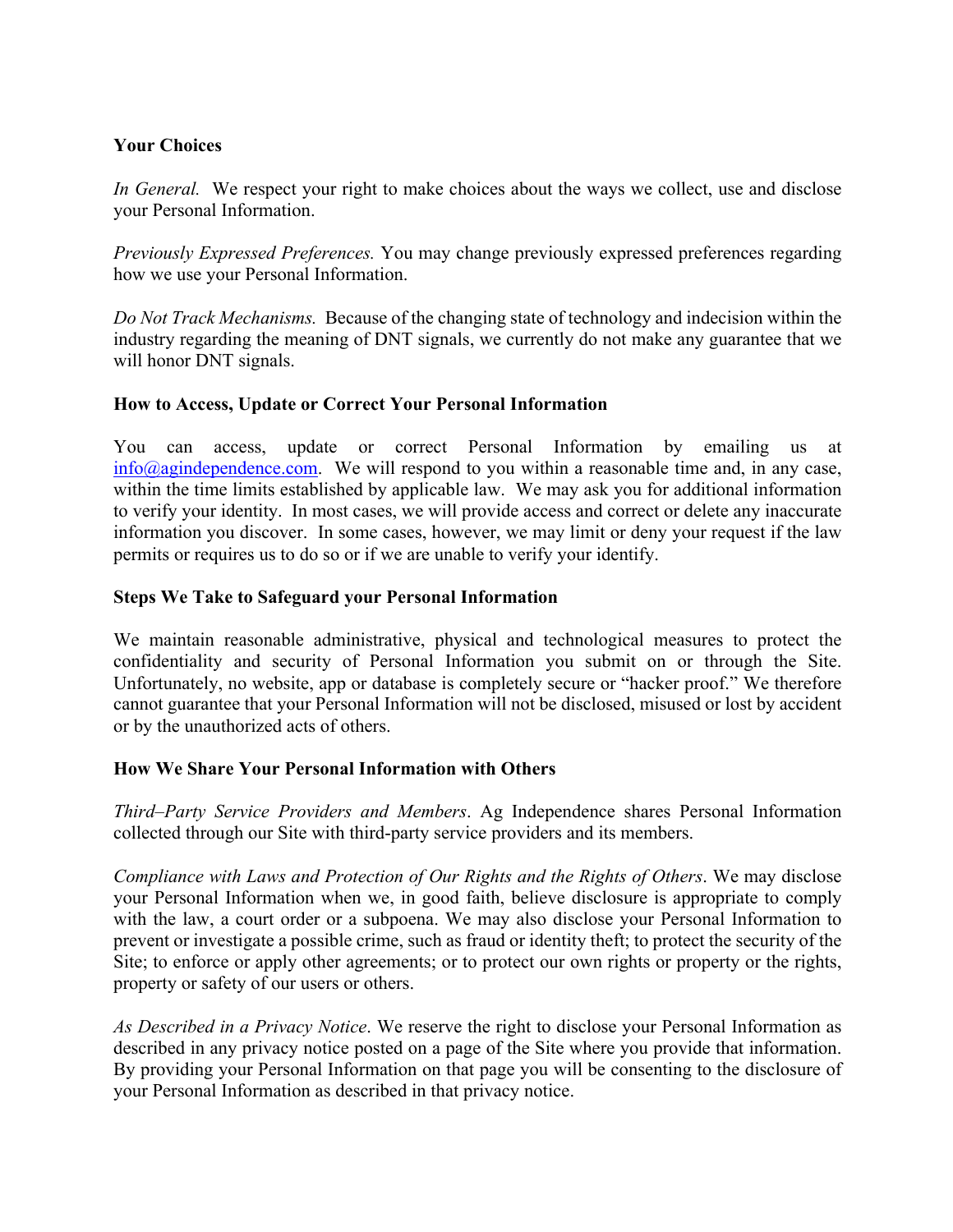*Business Transfers*. Your Personal Information may be transferred to a successor organization if, for example, we transfer the ownership or operation of the Site to another organization, if we merge with or are acquired by another organization, or if we liquidate our assets. In negotiating with a third party about entering into such an arrangement, we may need to disclose your Personal Information. In such cases, we will take reasonable measures to protect the Personal Information we disclose. If such a transfer occurs, the successor organization's use of your Personal Information will still be subject to this Policy and the privacy preferences you have expressed to us.

# **Children Under the Age of Thirteen**

Our Site is not intended for children or minors under the age of thirteen years without the permission of a parent or guardian. If you believe that a child has submitted Personal Information on or through our Site without the consent and supervision of a parent or guardian, please contact us using the information provided below so that we can take appropriate action.

### **Links to Other Sites**

Our Site may provide links to other websites operated by third parties. We expect our partners, providers of content and services, and advertisers to be transparent about their data protection practices. Be aware, however, that we have no control over third-party websites. This Policy does not apply to Personal Information collected on any third-party website. When you access thirdparty websites through a link on our Site, please take a few minutes to review the privacy policy posted on that site.

# **This Policy May Change**

This Policy describes Ag Independence's current policies and practices with regard to the Personal Information we collect through the Site.

We are continually improving and adding to the features and functionality of our Site and the services we offer through our Site. As a result of these changes (or changes in the law), we may need to update or revise this Policy. Accordingly, we reserve the right to update or modify this Policy at any time, without prior notice, by posting the revised version of this Policy behind the link marked "Privacy Policy" in the universal footer of the websites governed by this Policy. Your continued use of our Site after we have posted the revised Policy constitutes your agreement to be bound by the revised Policy and your agreement that any information we previously collected from you may be used as described in the revised Policy.

You may access the current version of this Policy at any time by clicking the link marked "Privacy Policy" in the universal footer of the websites governed by this Policy or by clicking the button that appears in our mobile or tablet application.

# **Contact us**